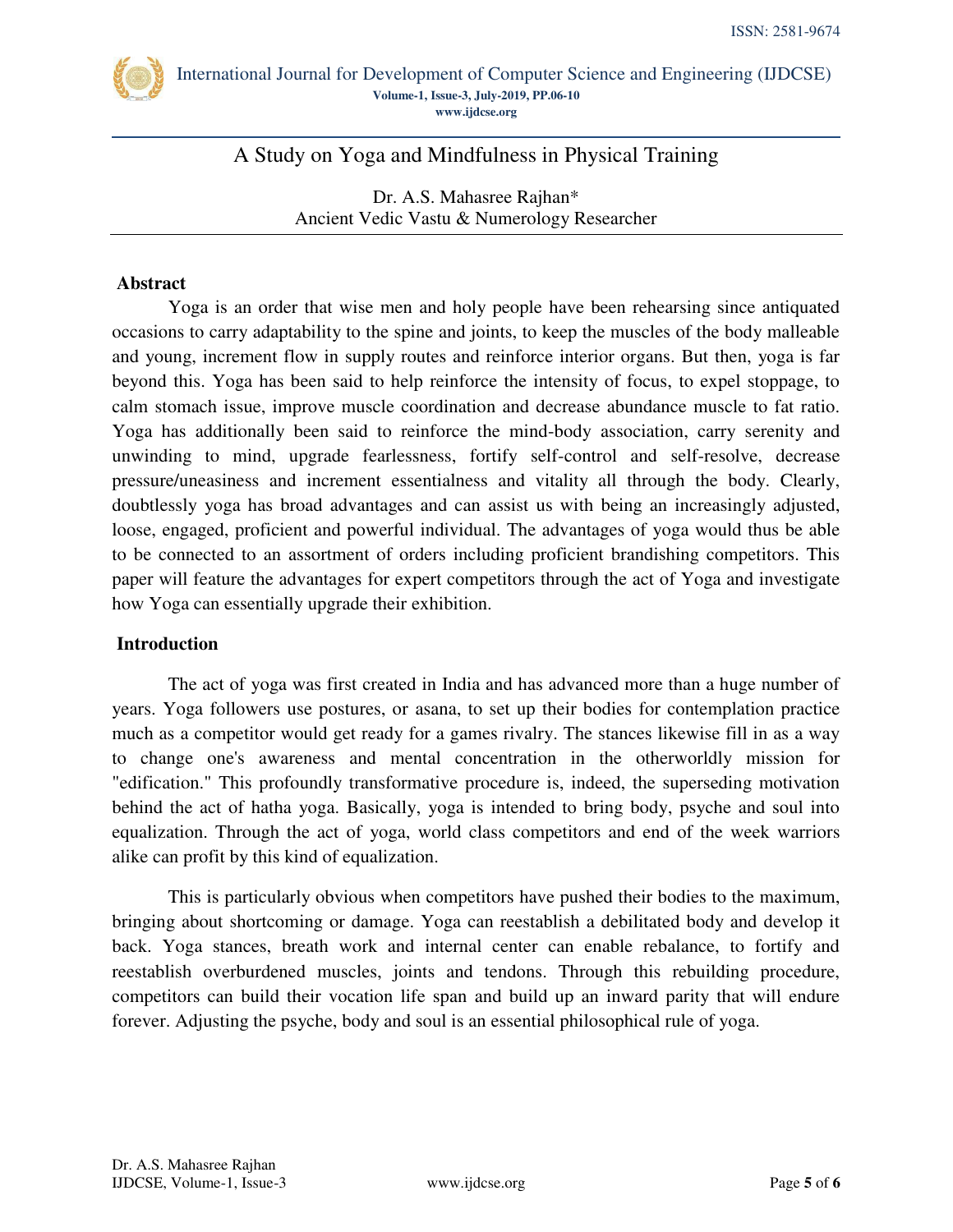

It is viewed as the genuine method to respect the body. Competitors in all games are finding that yogic molding stretches tight, abbreviated, exhausted muscles yet additionally carries tranquility and lucidity to the brain. A few competitors start the training to restore damage and to acquire adaptability, security and quality. Others take it up to expand their forces of focus and calm the psyche. What's more, some do it since they would prefer not to pass up what every other person is raving about! The reasons are many, yet the outcomes are reliable.

## **Fitness and Yoga in sports**

## **1) Improved Strength**

Normal and reliable routine with regards to the different yoga asana's will help us to manufacture quality and improve slender bulk. Most quite regarding a few muscle bunches under-used in my picked athletic orders of swimming, cycling and running. These additions have improved center body dependability and essentially obstructed abuse damage by fortifying the steady however generally immature muscles encompassing the more used muscles, making a progressively adjusted and ideally practical in general quality.

## **2) Balance**

In any case, through a reliable yoga practice, our coordination and equalization will improve hugely. For what reason is this significant? Better parity and coordination means upgraded power over how we move our body, which thus prompts better strategy and structure.

# **3) Flexibility**

Yoga perpetually improves joint and strong adaptability, which is significant to the body's in general basic adequacy. Upgraded joint and muscle flexibility means a more noteworthy scope of movement, or an expansion in the presentation scope for a specific development or arrangement of developments. For instance, a swimmer with supple shoulder and hip joints can catch and draw more water than a swimmer with an increasingly restricted scope of movement. The outcome is progressively progress ahead per stroke just as upgraded solid economy.

Thus, this expanded scope of movement gives a more noteworthy capacity to quality condition muscle strain; loosens up the brain and body; focuses consideration; hones fixation; and liberates the soul. Western specialists and researchers are finding extra medical advantages of hatha yoga. Studies have demonstrated that it can ease the manifestations of a few normal and conceivably perilous diseases, for example, joint inflammation, arteriosclerosis, endless exhaustion, diabetes, AIDS, asthma and heftiness. Many trust it even fights off the desolates of seniority. a specific muscle bunch because of the improvement in by and large power that can be applied with every development.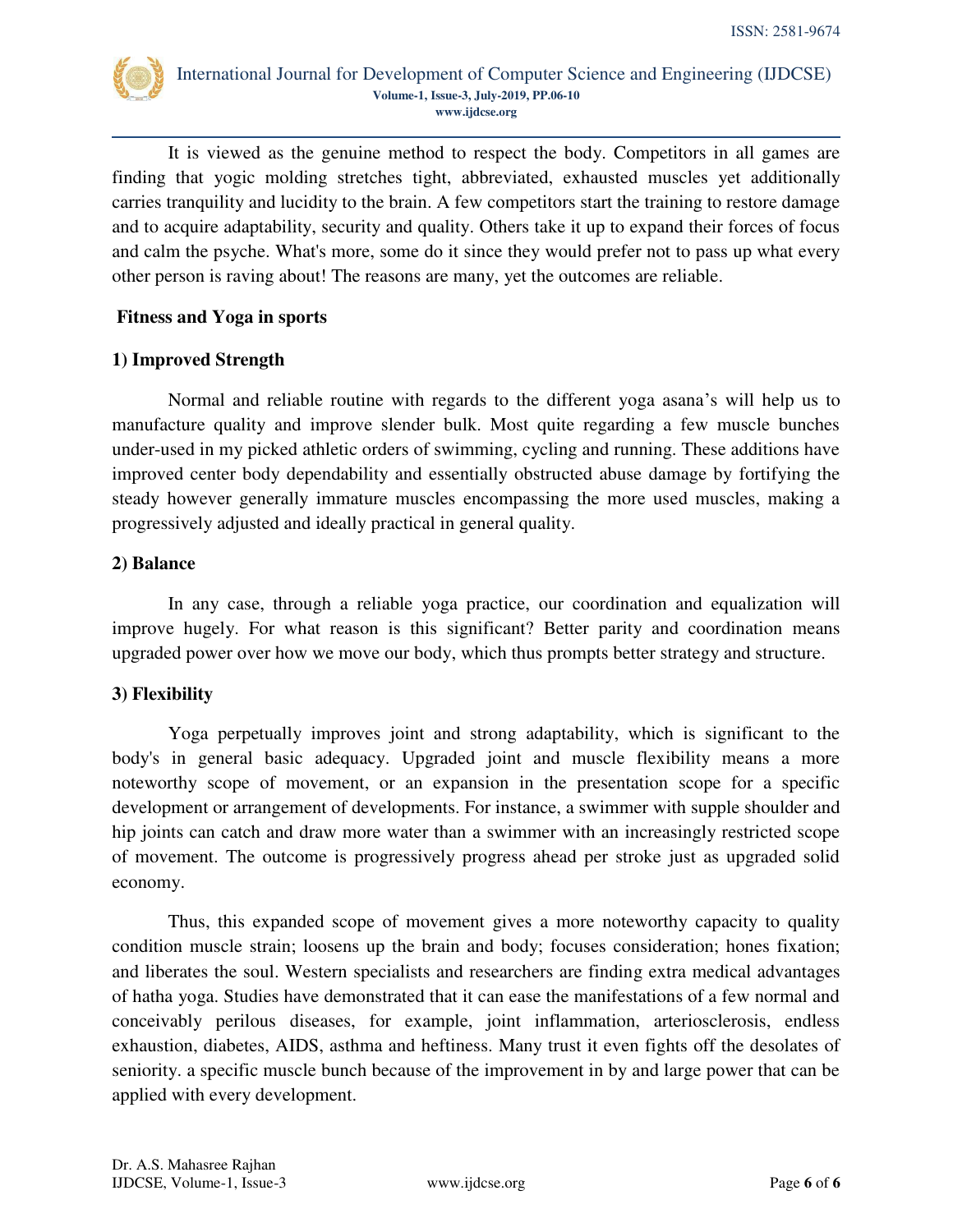

# **4) Free Your Mind**

The capacity to make a tranquil personality is a critical advantage of yoga practice. The physical practice is utilized as a device to upgrade breath control, which improves center and focus, permitting unwavering focus and clear basic leadership. An important apparatus in any brandishing field. Mental practice in any game will show you how to oversee your enthusiastic states, so excitement levels and nervousness don't obstruct your exhibition.

## **5) Meditation is a psychological practice**

- 1. Decrease nervousness and stress
- 2. Lessen cortical levels and increment quieting hormones Improve psychological capacity
- 3. Decrease circulatory strain and pulse
- 4. Increment resistant capacity

These advantages consolidate to take into consideration better rest, rest and recuperation, just as give the capacity to think all the more plainly under strain.

## **Goals of Yoga in Sports**

Wellbeing, physical wellness and passionate soundness are the goals which expedite yoga and physical training a typical stage to support the human person. Wellbeing is an increasingly broad and far reaching term passing on the 'feeling of prosperity', while physical wellness is a progressively explicit term. Physical wellness is the limit of a person to play out a given assignment at a specific time. Wellbeing and physical wellness are not static.

They are continually transforming they pursue the law can be kept up just via painstakingly chose physical exercises which are called 'work out'. The utility of the specific exercise program can be assessed distinctly in the types of the impacts that one got in advancing a specific factor of physical wellness. Trough steady routine with regards to yoga, one can defeat all troubles and annihilate all shortcoming torment can be transmitted in to 24 euphoria, distress in to delights, and disappointment into progress and disorder in to consummate wellbeing. Assurance, tolerance and industriousness lead one to objective.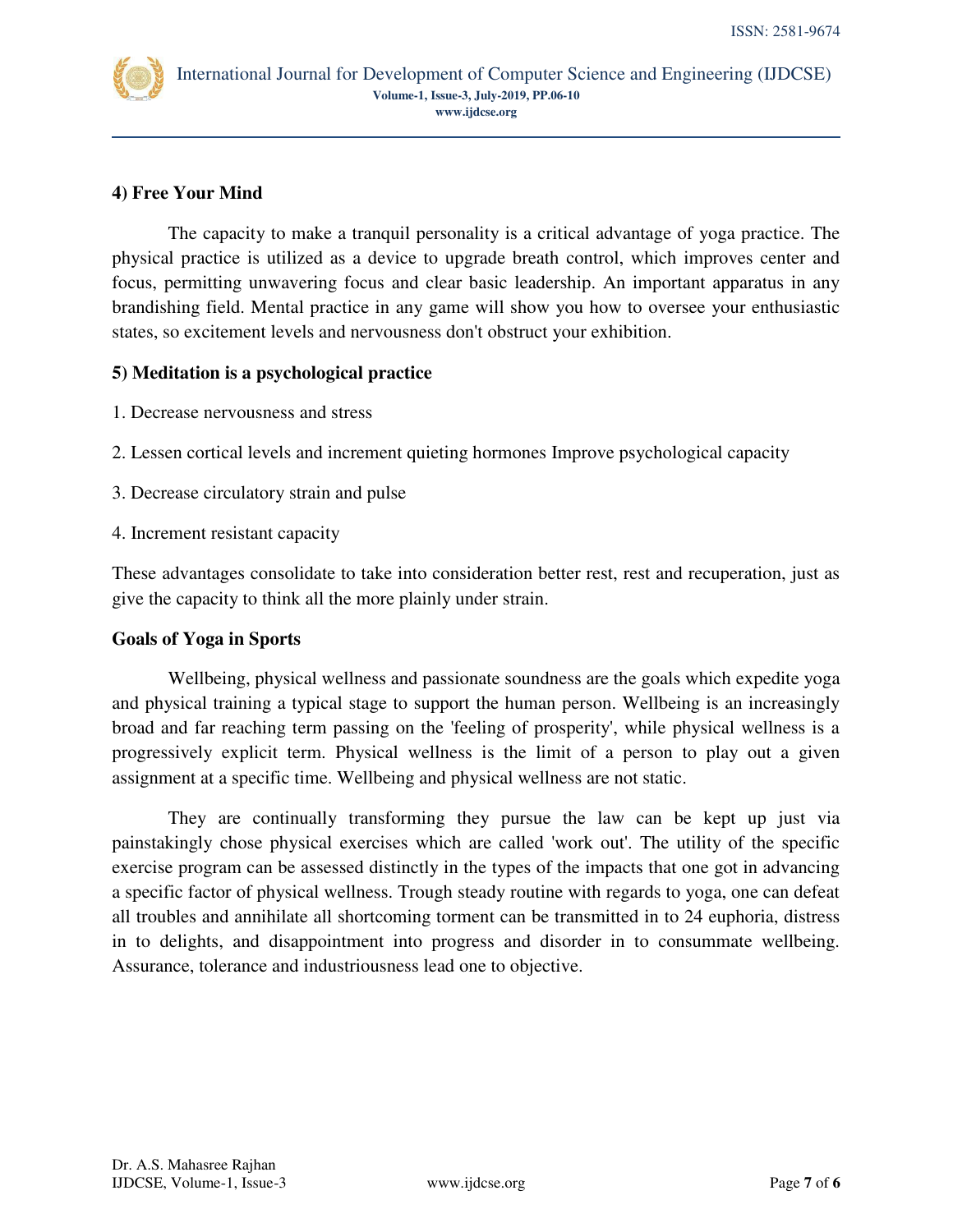

## **Wellbeing and Yoga in Sports**

Yoga has both preventive and helpful advantages. It has been appeared to offer both physical and mental advantages to the body and the brain. The numerous physical advantages of hatha yoga are: it improves adaptability and muscle joint versatility; reinforces, tones, and fabricates muscles; rectifies act; fortifies the spine; moves back agony; improves strong skeletal conditions, for example, terrible knees, tight shoulders and neck, swayback and scoliosis; builds stamina; makes parity and beauty; invigorates the organs of the endocrine framework; improves processing and end; expands flow; improves heart conditions; improves breathing issue; supports resistant reaction; diminishes cholesterol and glucose levels; and energizes weight reduction. The psychological advantages include: it expands body mindfulness; alleviates endless pressure designs in the body; invigorates the body by calming

## **Health advantages of Yoga**

1. Stable autonomic sensory system harmony, with an inclination toward parasympathetic sensory system strength instead of the typical pressure – actuated thoughtful sensory system predominance.

- 2. Heartbeat rate diminishes.
- 3. Respiratory rate diminishes
- 4. Circulatory strain diminishes (of uncommon noteworthiness for hypo reactors)
- 5. Galvanic Skin Response (GSR) increments

6. EEG-alpha waves increment (theta, delta and beta waves additionally increment during different phases of contemplation)

7. Cardiovascular proficiency increments

8. Respiratory proficiency increments (respiratory adequacy and smoothness increment, tidal volume increments, imperative limit builds, breath – holding time increments).

- 9. Gastrointestinal capacity standardizes
- 10. Endocrine capacity standardizes
- 11. Excretory capacities improve
- 12. Solid skeletal adaptability and joint scope of movement increments
- 13. Stance improves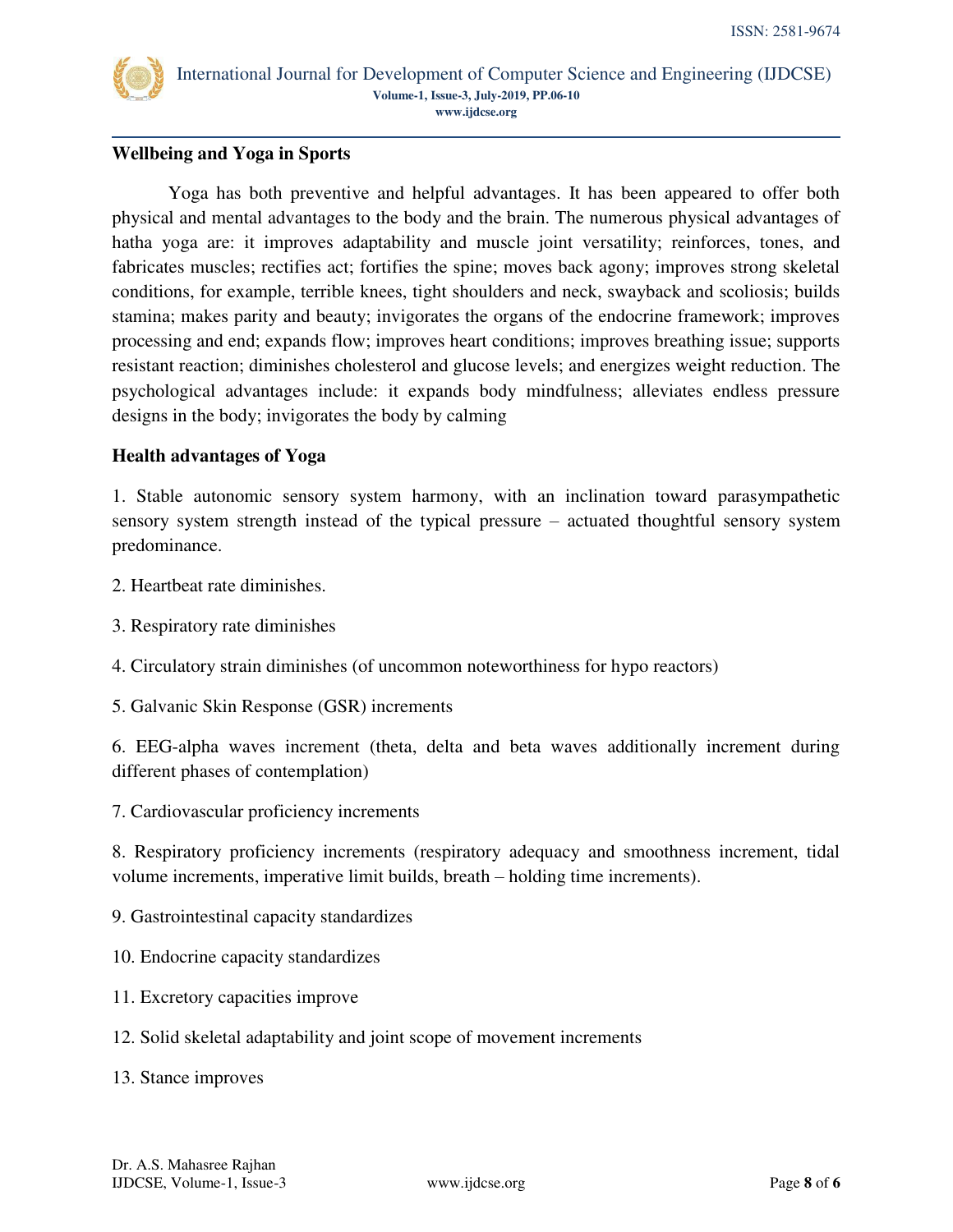

- 14. Quality and flexibility increment
- 15. Continuance increment 16. Vitality level increments
- 16. Weight standardizes
- 17. Rest improves
- 18. Resistance increments
- 19. Agony diminishes

#### **Yoga Improves**

1. Reinforces profound connective tissue avoiding or limiting damage.

2. Makes a general body adaptability. Expands scope of movement and versatility.

3. Significantly upgrades physical parity by building up the competitor's consciousness of his body's inside spot, along these lines

keeping their body adjusted in real life, minute by minute, enabling to recuperate from or avert falls, while improving readiness and mobility.

4. Improves dissemination, kneads inside organs and organs for ideal wellbeing.

5. The yoga breath circles and detoxifies the LYMPH FLUID to accelerate recuperation time from preparing 15% quicker, wiping out weariness.

6. The yoga breath develops builds one's life power vitality.

7. Upgrades tactile keenness, mental center, focus, mental lucidity, self-control, and assurance.

8. Disintegrates pre rivalry tension and stress. Parities and oversee feelings tha could cloud center, fixation and judgment.

9. Trains the competitor gets and remains in the psychological zone.

#### **Conclusion**

 Yoga can assemble joints, extend tissues and tendons, tone muscles, carry adaptability to the spine and fortify inner organs. Yoga activities depend on the equation of extending, unwinding, profound breathing, expanding course and focus. Thusly, yoga is helpful to an expert competitor as it empowers them to fortify their focus capacity, cultivate a quiet and loosened up psyche, upgrade the brain/body association enabling a competitor to have more prominent muscle coordination and smoothness of development. Yoga is likewise advantageous to an